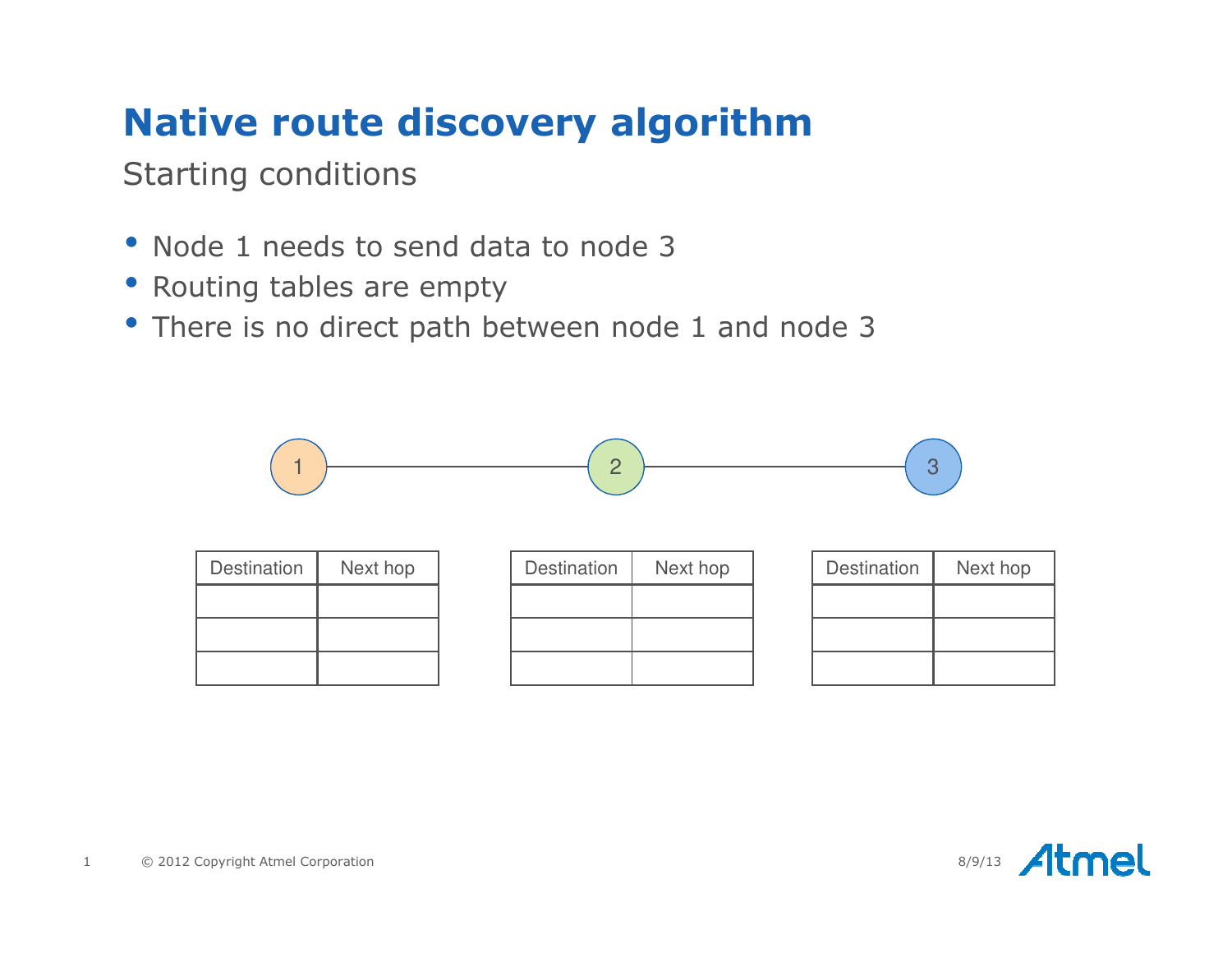Step 1 of 5

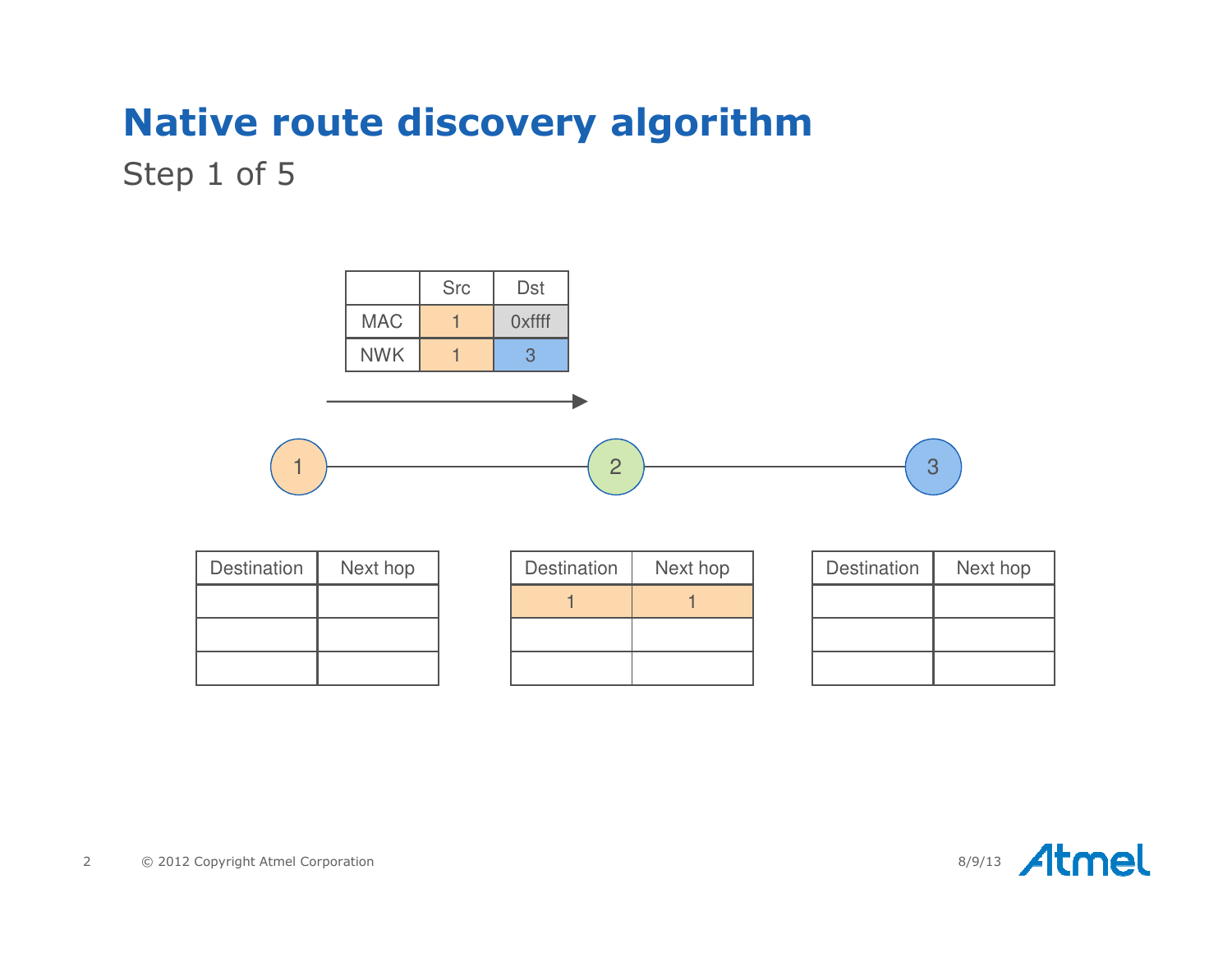Step 2 of 5



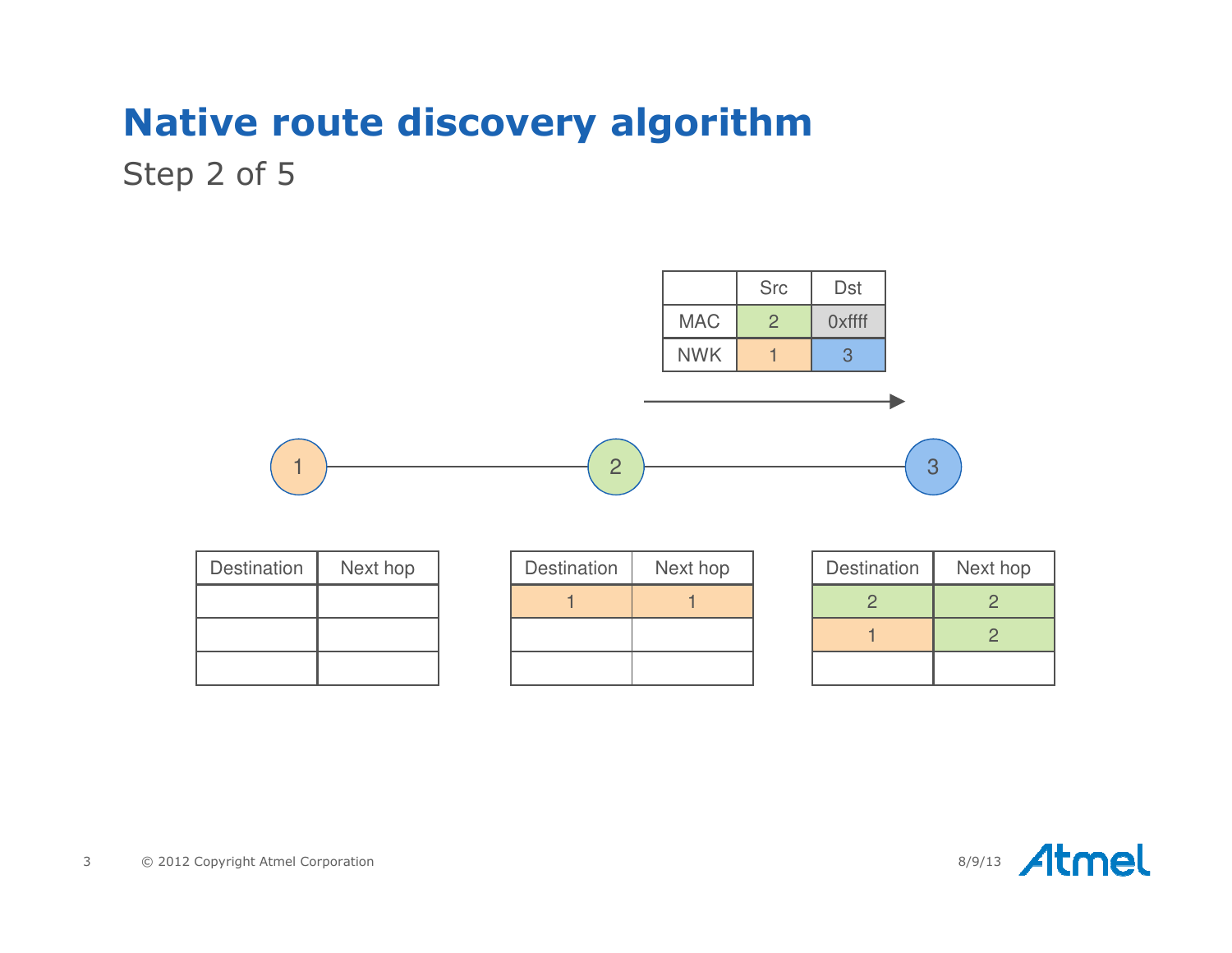Step 3 of 5

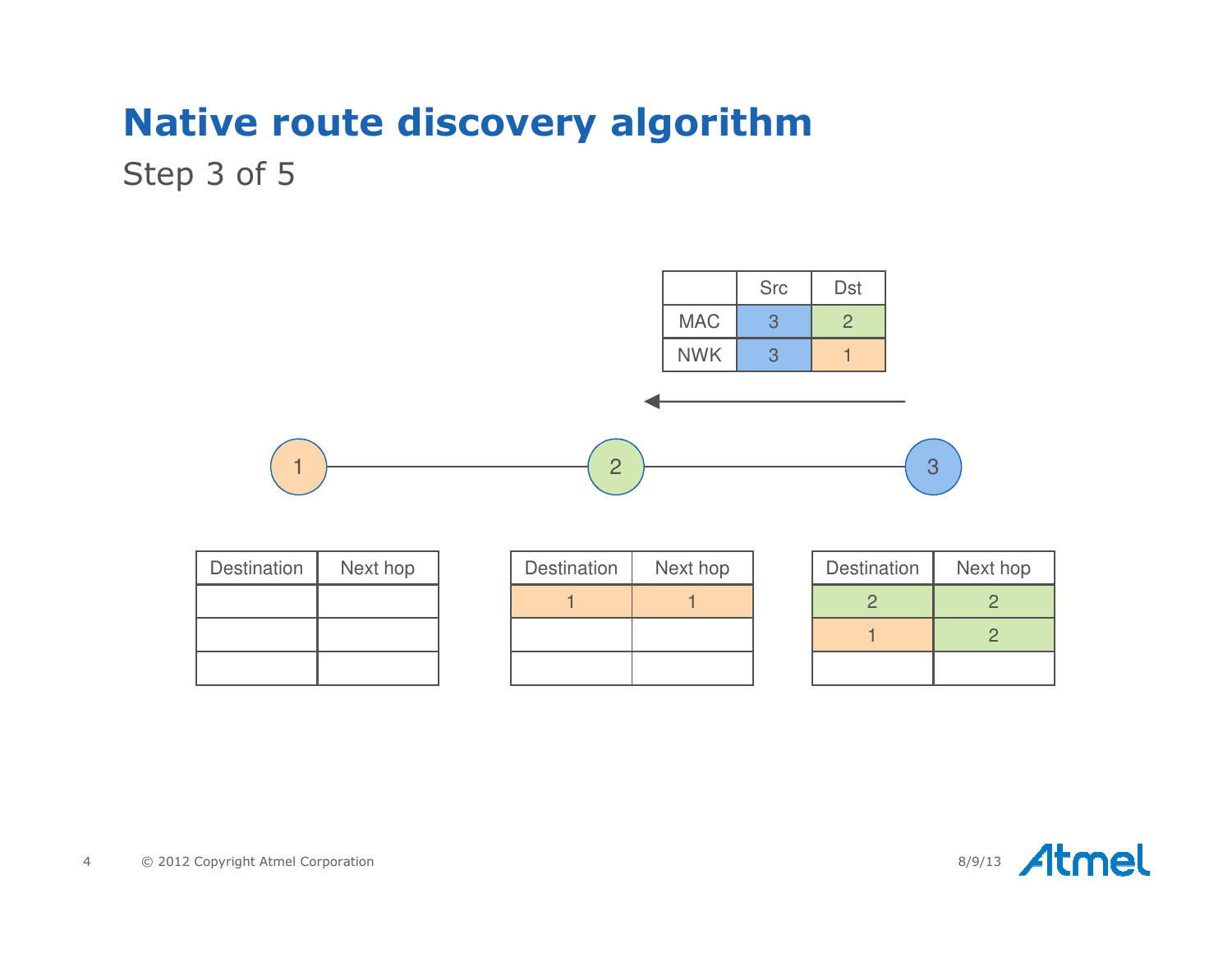Step 4 of 5

|                    |                | <b>Src</b>     | Dst         |                |                |                |
|--------------------|----------------|----------------|-------------|----------------|----------------|----------------|
|                    | <b>MAC</b>     | $\overline{2}$ |             |                |                |                |
|                    | <b>NWK</b>     | 3              |             |                |                |                |
|                    |                |                |             |                |                |                |
|                    |                |                |             | $\overline{2}$ | 3              |                |
| <b>Destination</b> | Next hop       |                | Destination | Next hop       | Destination    | Next ho        |
| 3                  | $\overline{2}$ |                |             | 1              | $\overline{2}$ | 2              |
|                    |                |                | 3           | 3              |                | $\overline{2}$ |

| Destination | Next hop |  |  |
|-------------|----------|--|--|
|             |          |  |  |
|             |          |  |  |
|             |          |  |  |

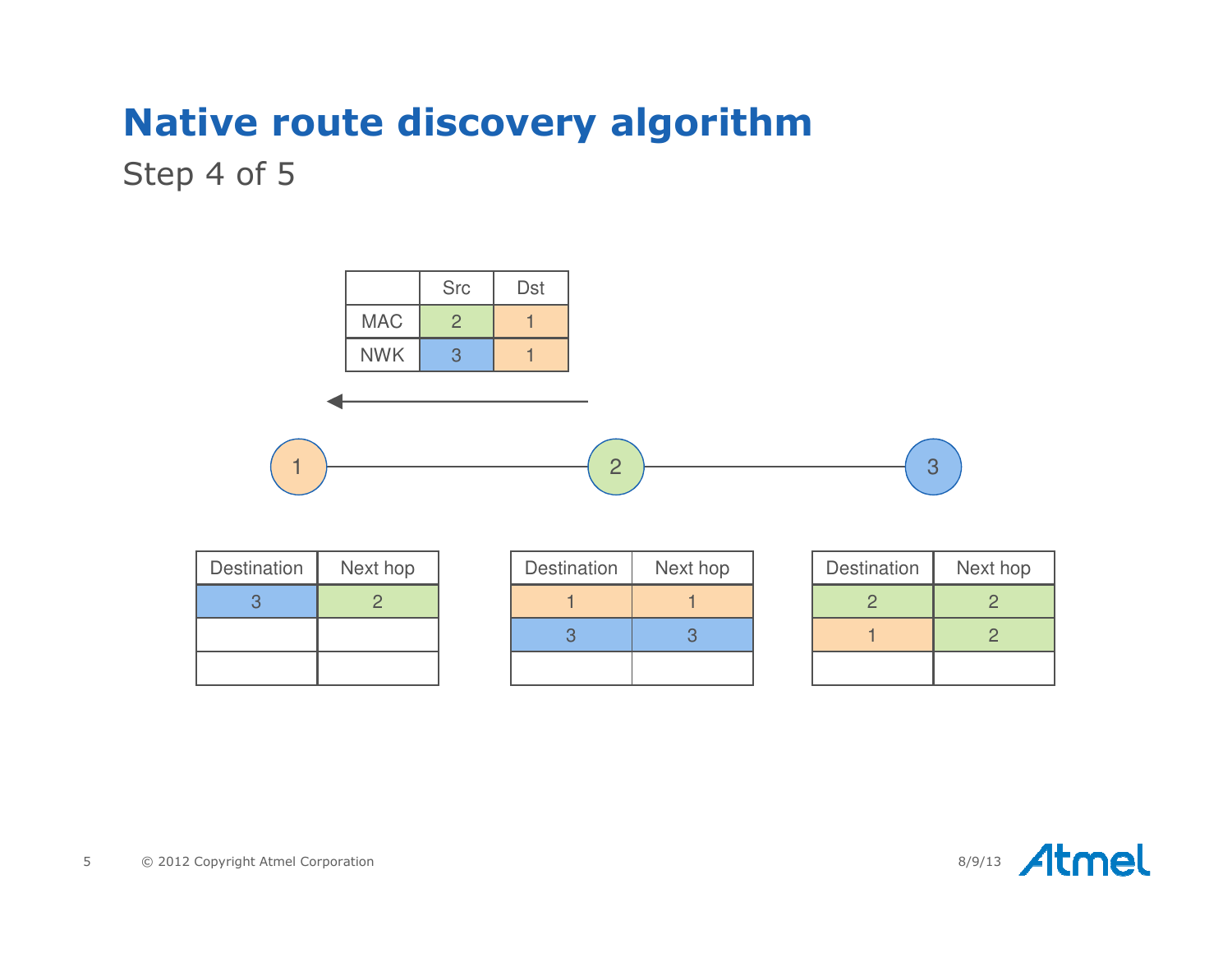Step 5 of 5



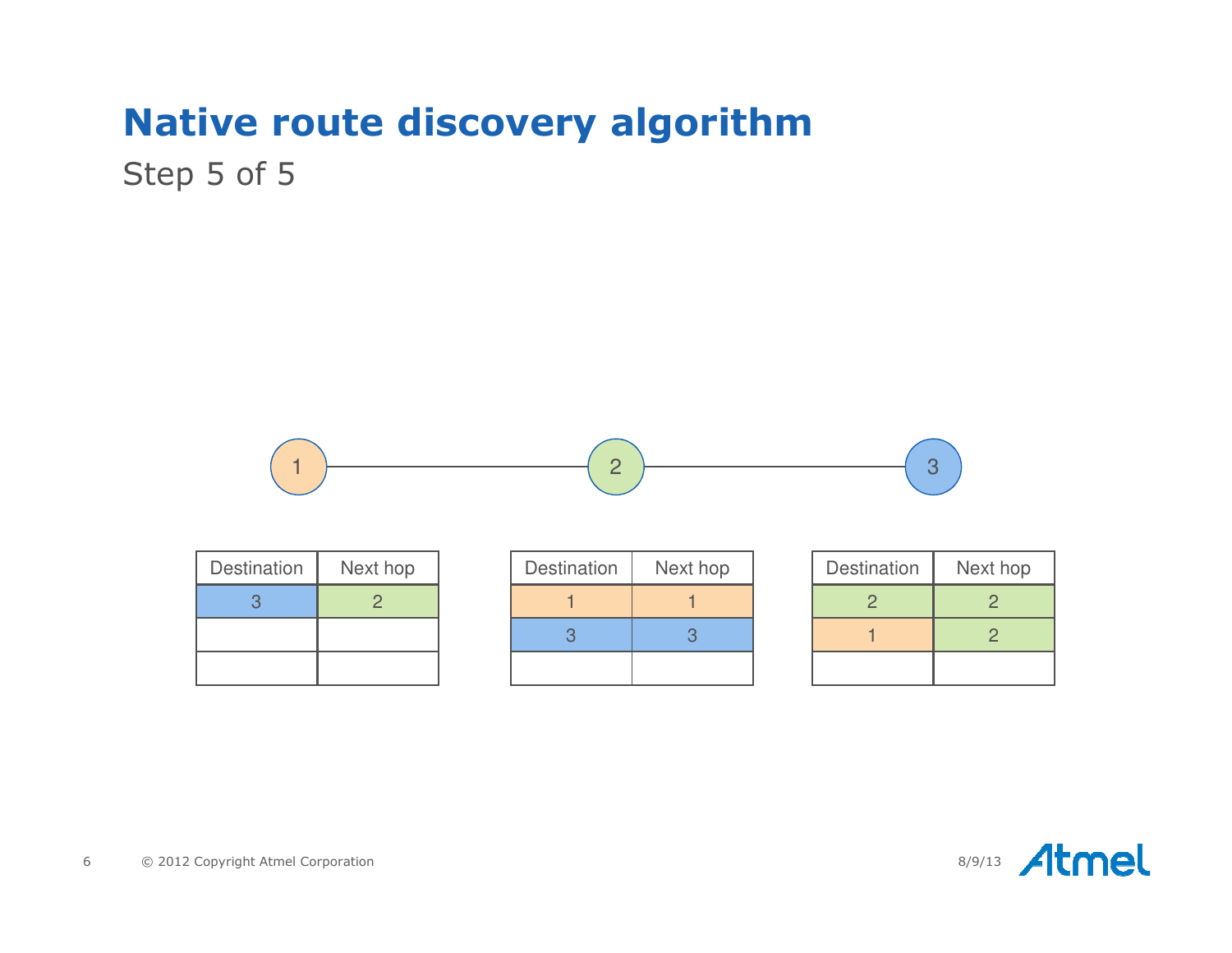Introduction

- AODV Ad-hoc On-demand Distance Vector
- LQI (Link Quality Indicator) is used to evaluate and compare potential routes
- LQI from the transceiver is linearized to get a Link Quality index proportional to the probability of delivery of the frame over the segment.
- Combined Link Quality of two segments is calculated as

$$
LQ_{ab} = (LQ_a * LQ_b)/256
$$

• Other parameters of the link can be used as a Link Quality index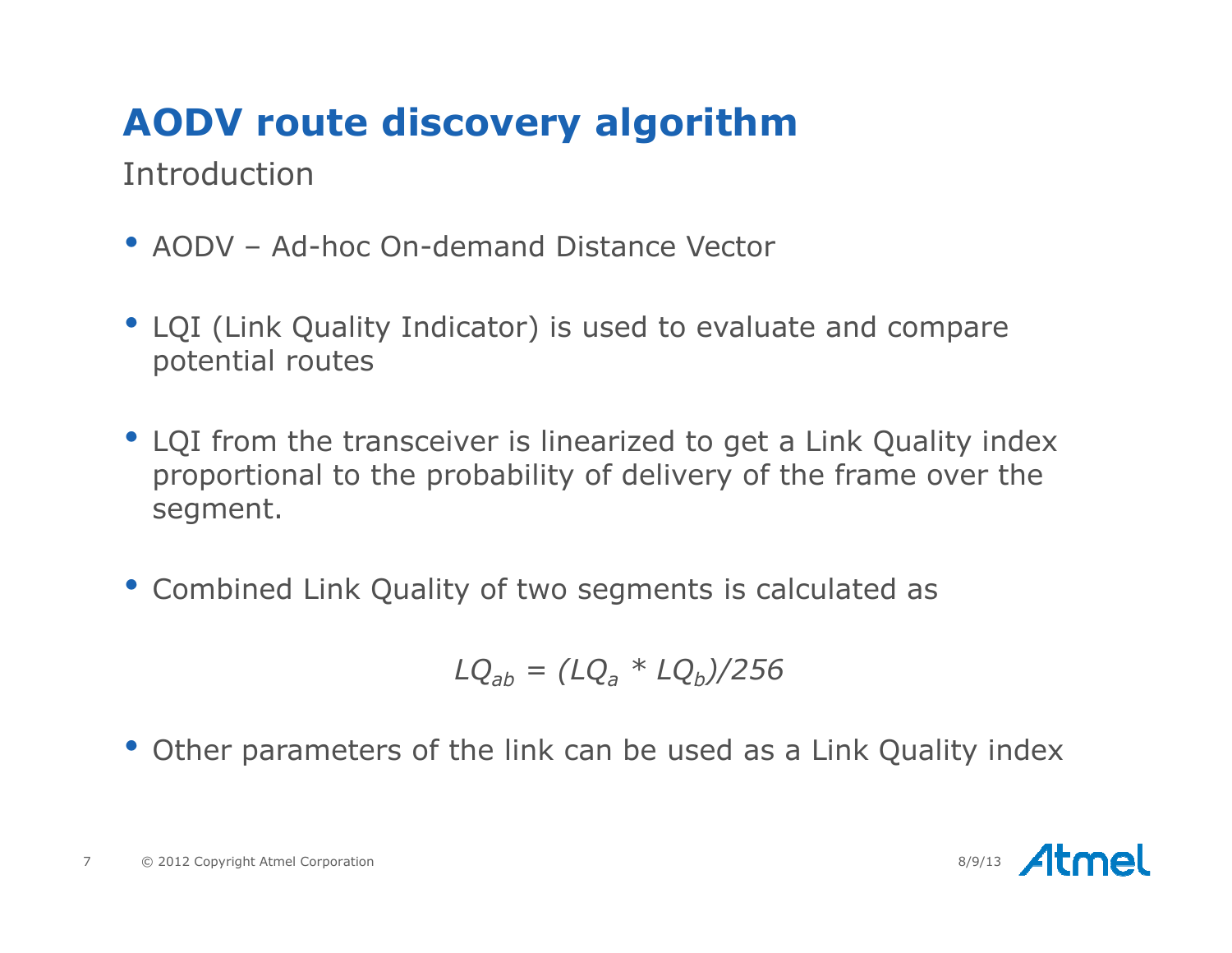Starting conditions

• Node 0 needs to discover route to the node 4



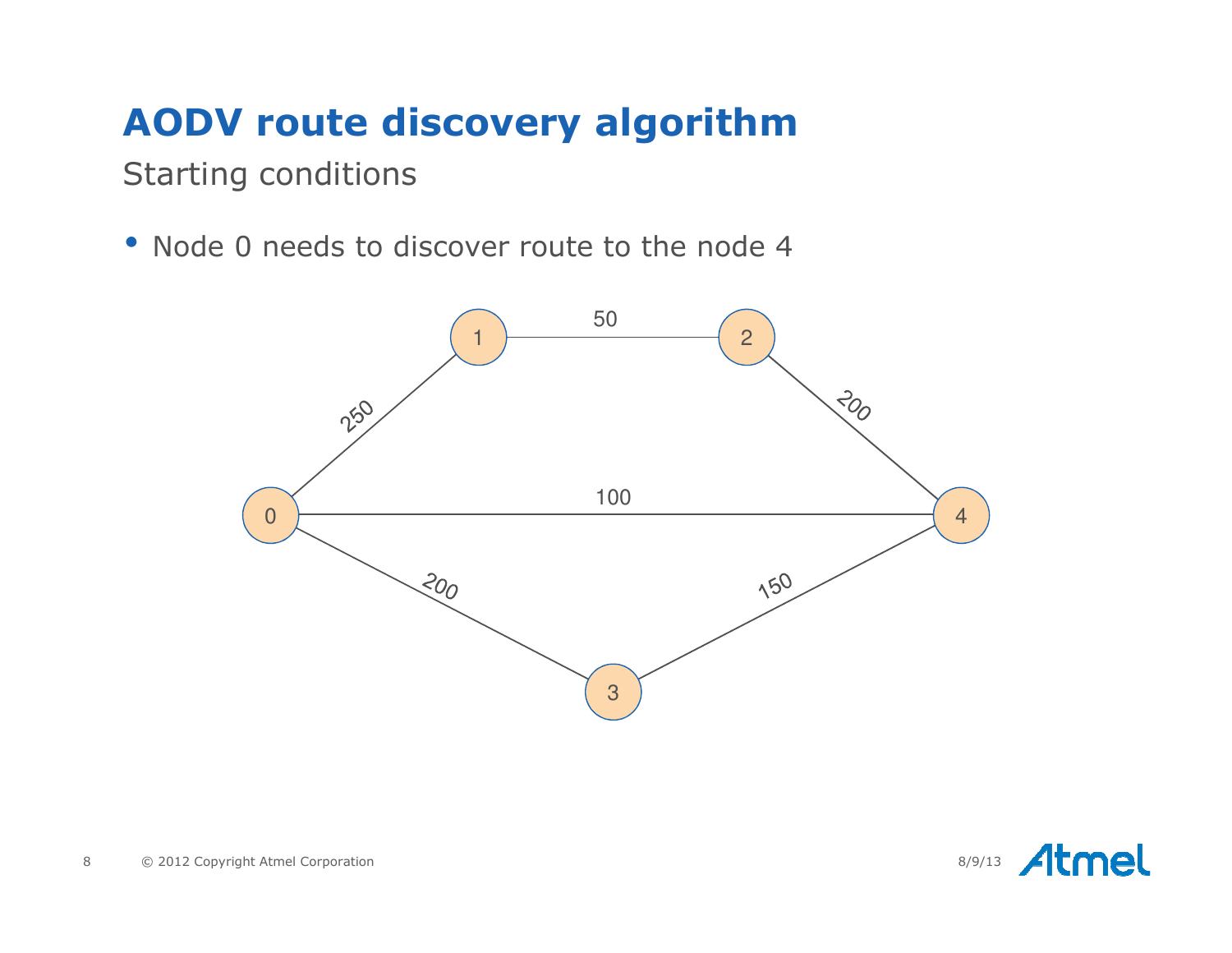Step 1 of 6



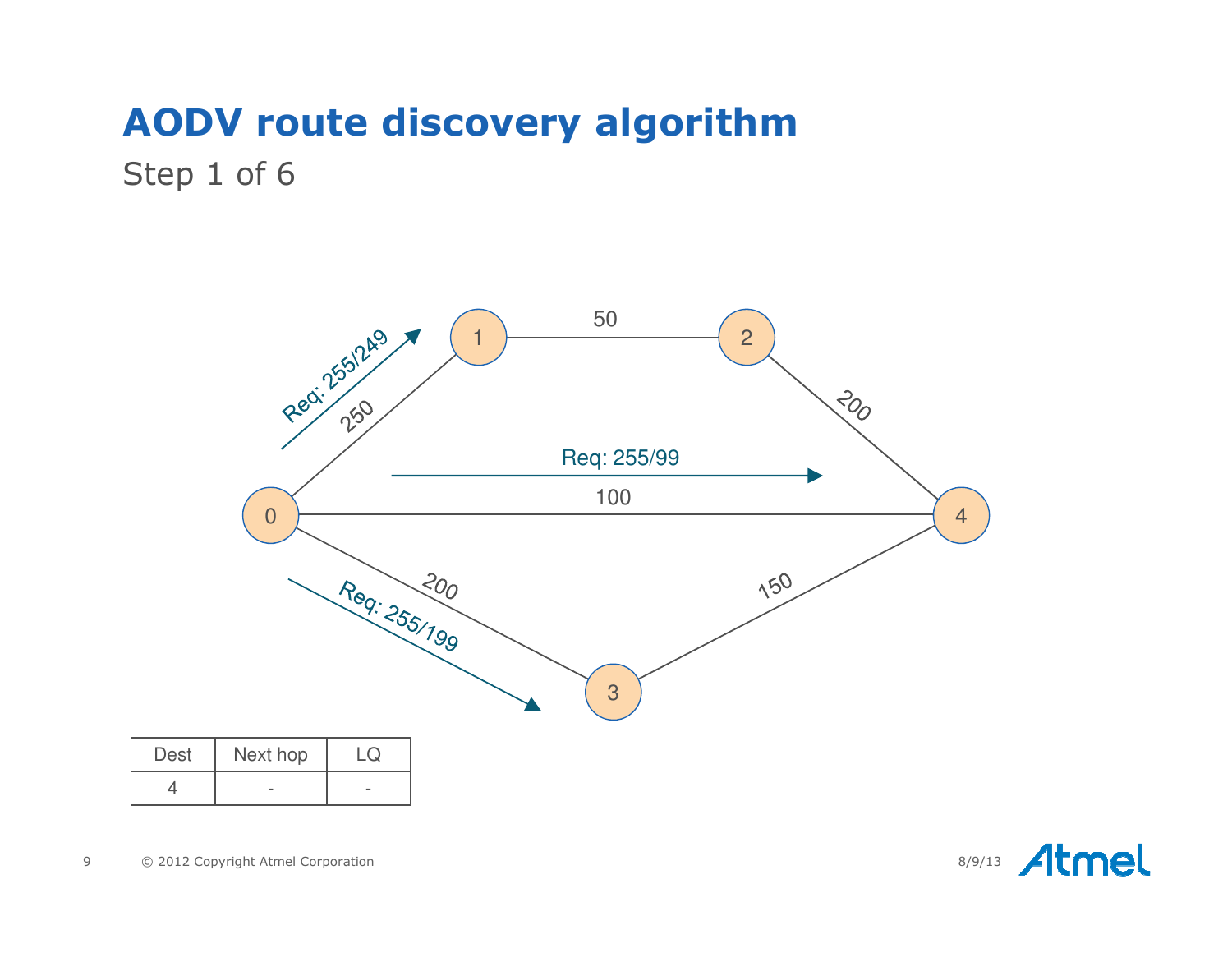#### Step 2 of 6



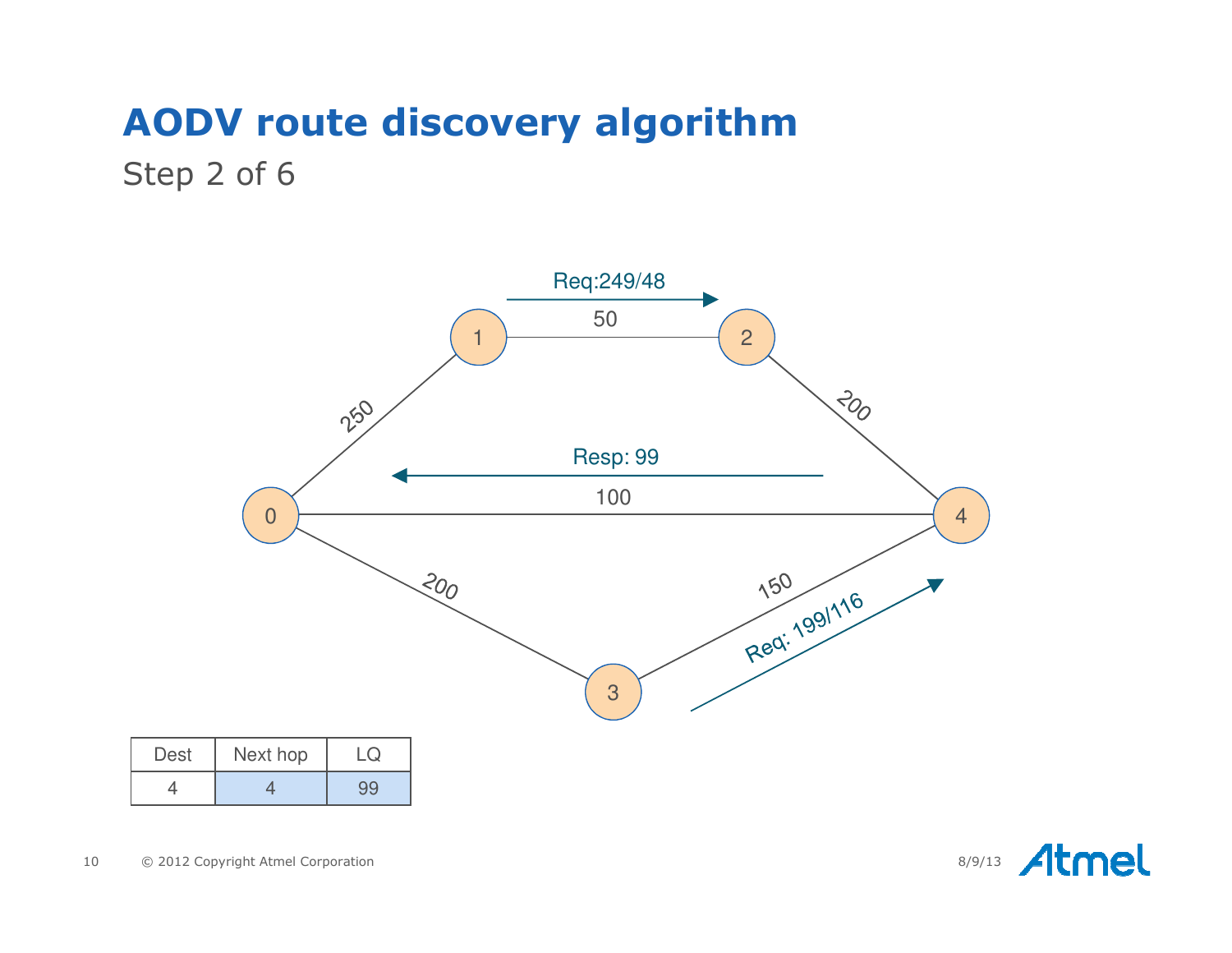#### Step 3 of 6



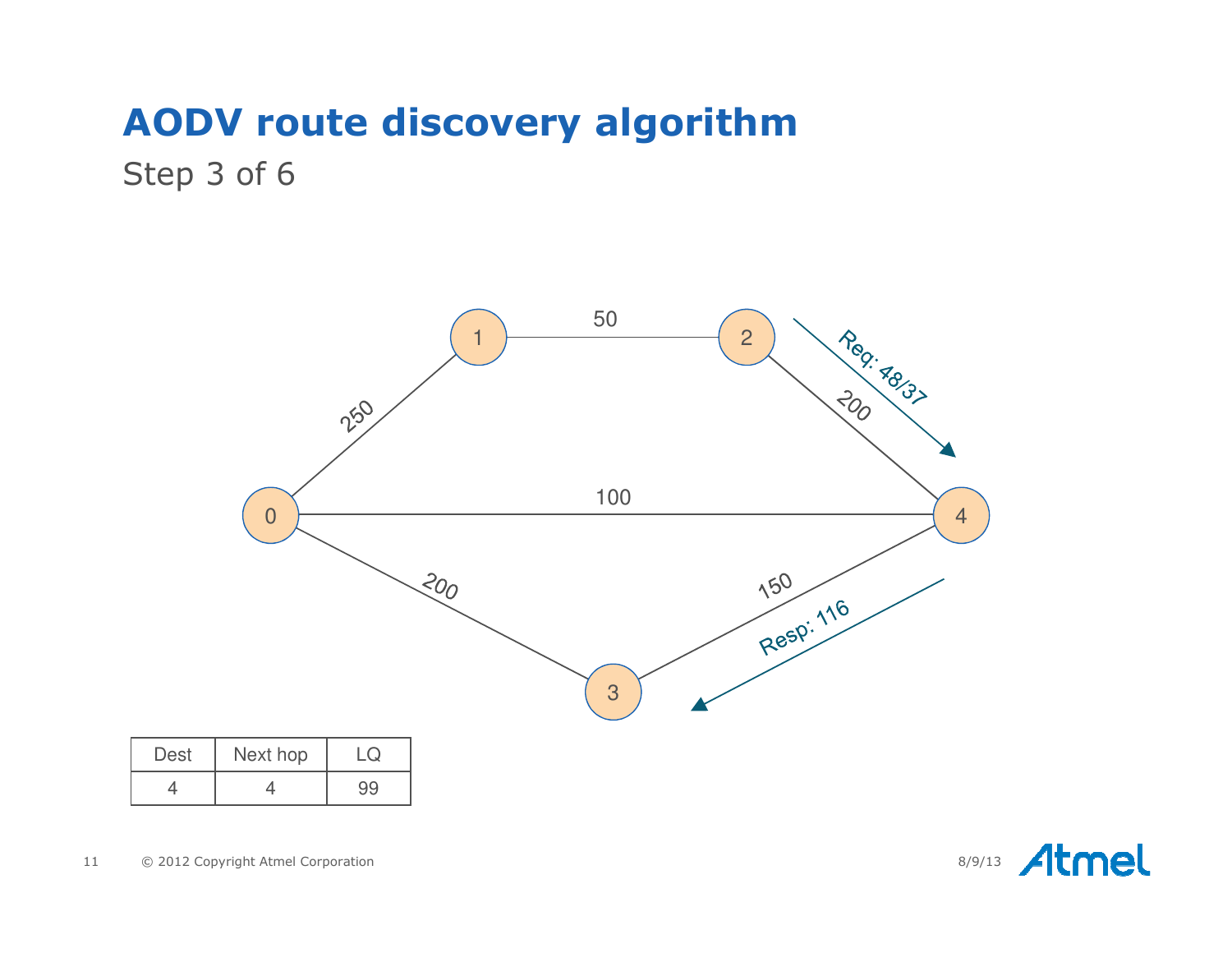Step 4 of 6



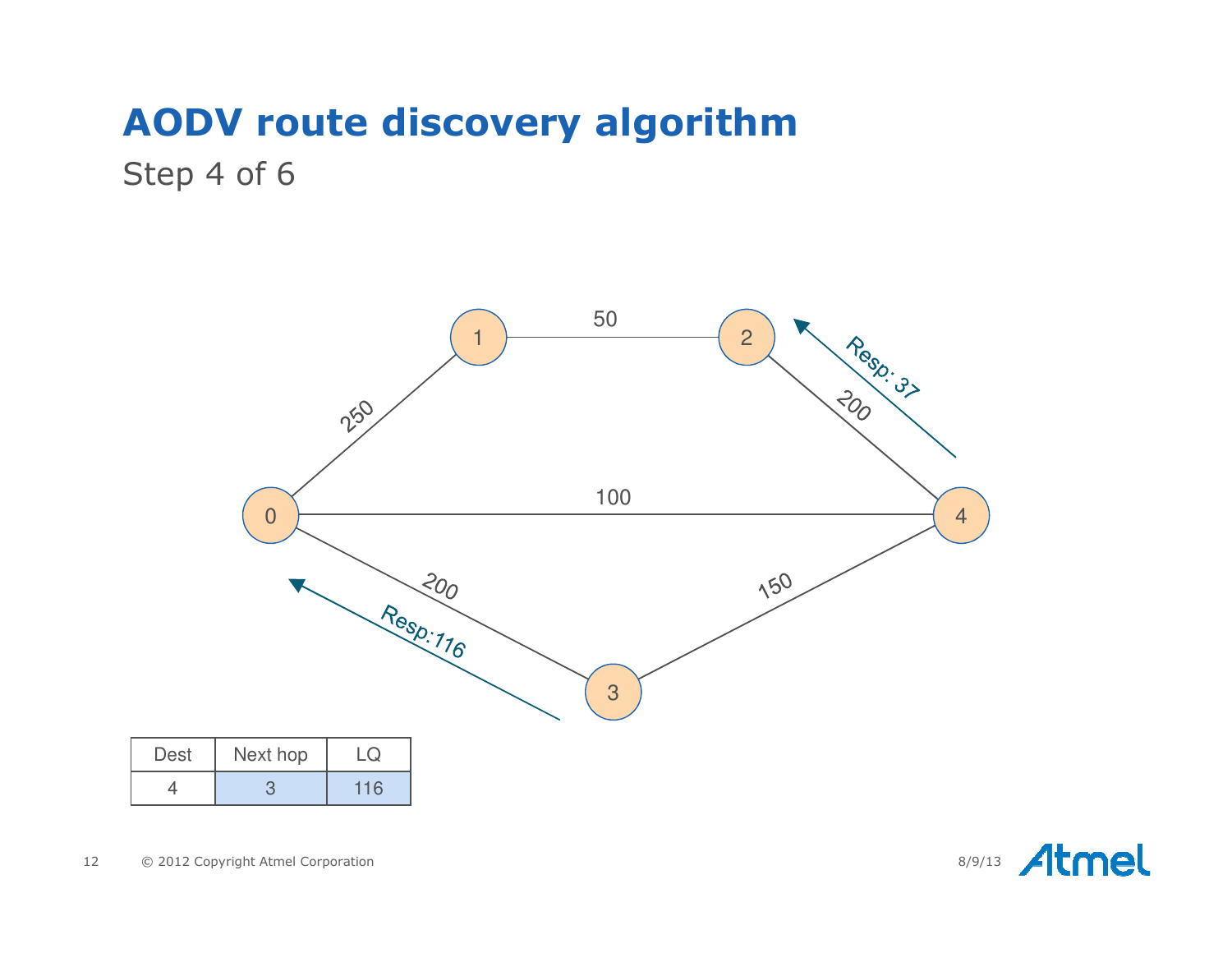#### Step 5 of 6



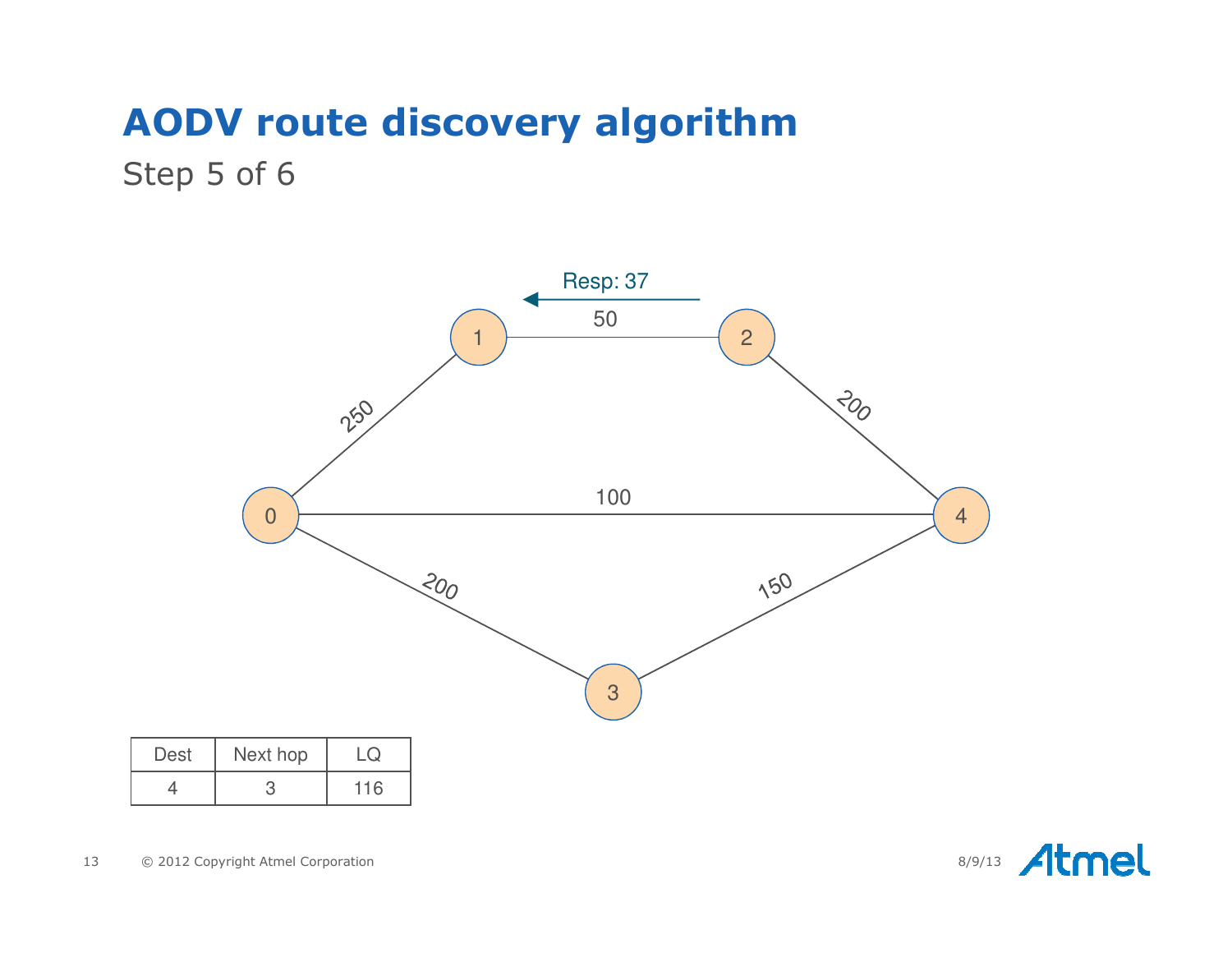Step 6 of 6



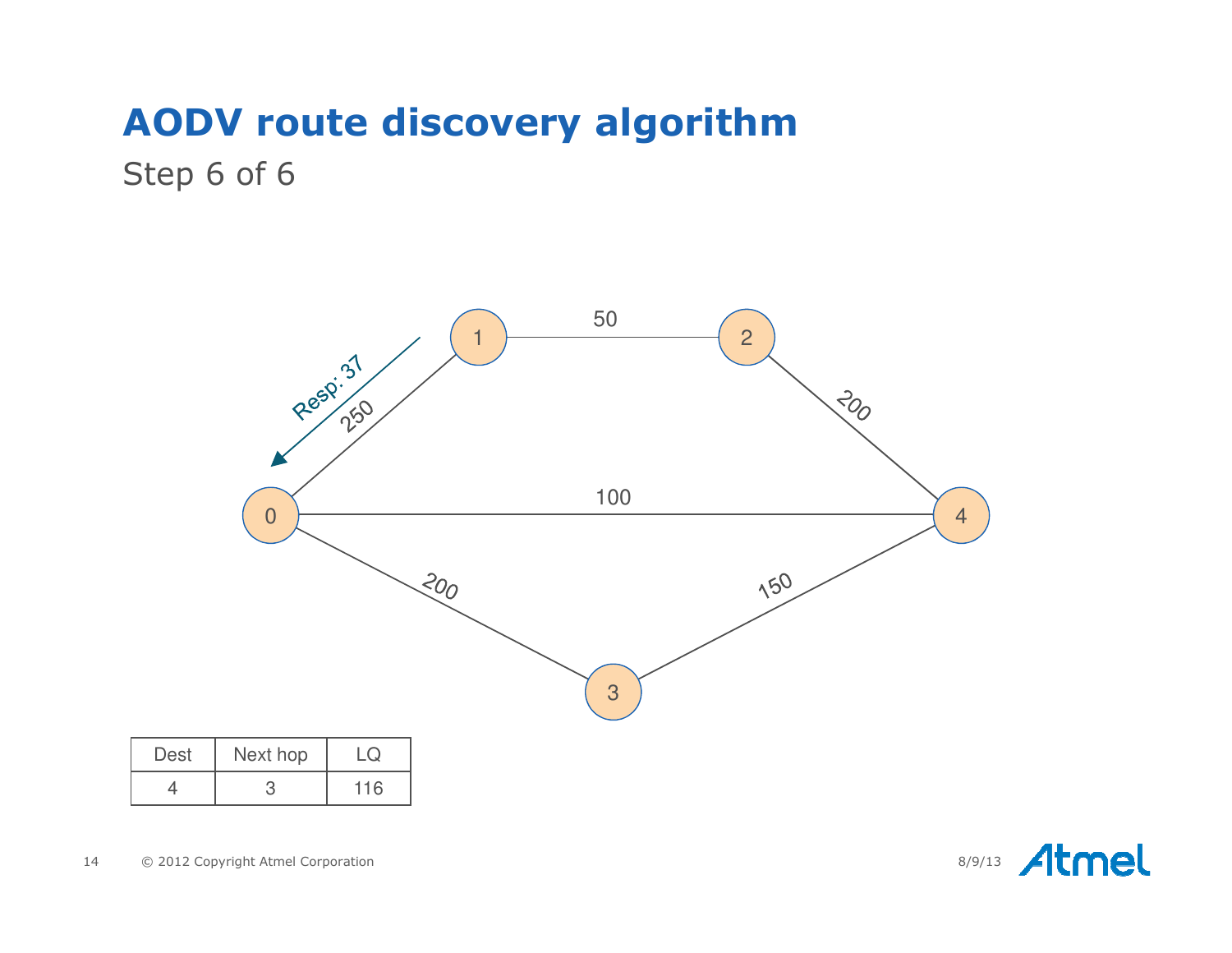# **Comparison of route discovery algorithms**

Native route discovery

## • Pros

- Fast route discovery time
- Route discovery happens at the same time as data delivery
- Low network load while route discovery is performed
- Routes are being optimized even after route discovery is over
- Tends to discover potentially more reliable routes
- Low memory footprint
- Cons
	- Only local optimizations are performed, so discovered routes are not globally optimal
	- Tends to discover longer routes
	- Routes may change over life time due to route optimization after route discovery is over
	- Cannot perform multicast route discovery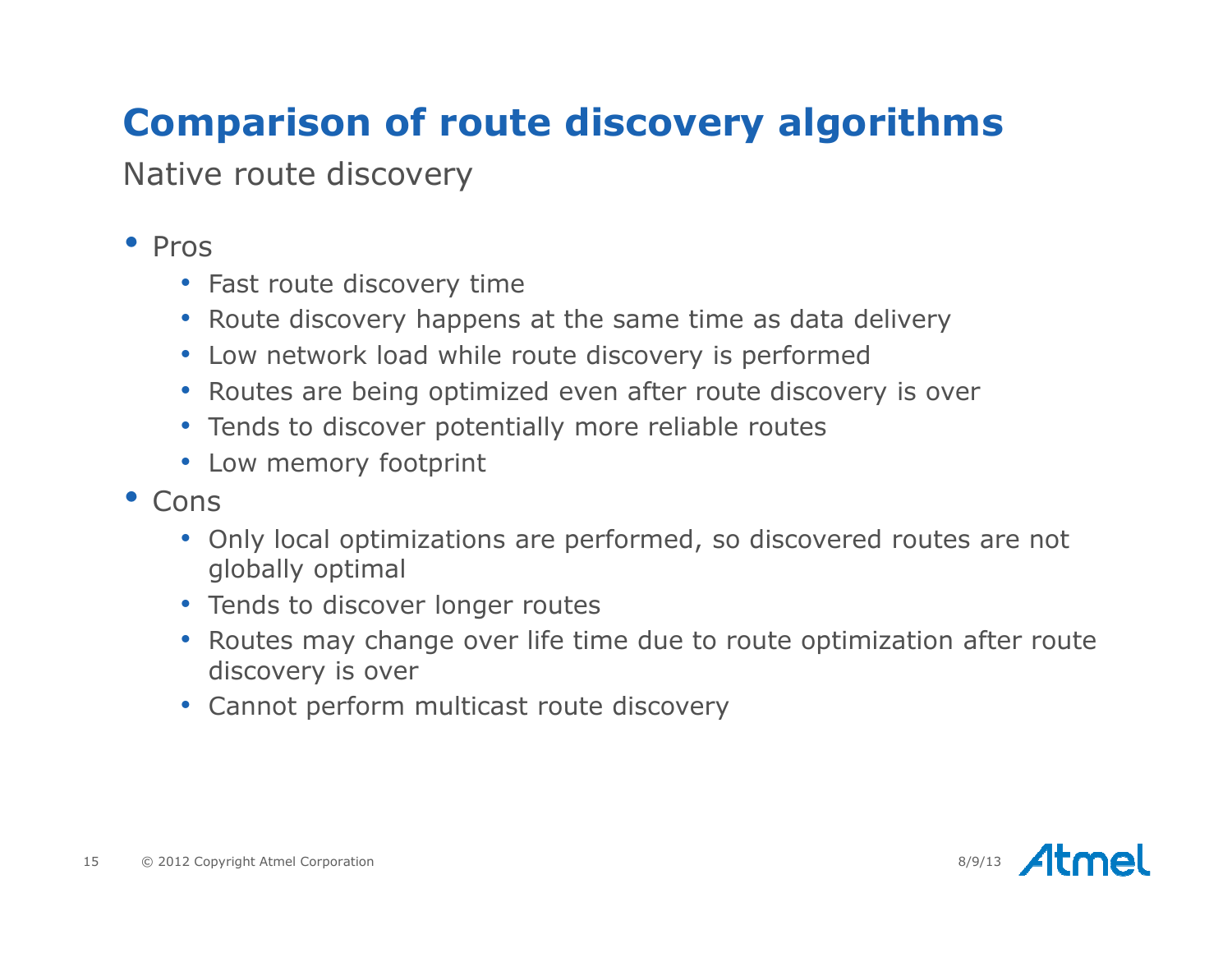# **Comparison of route discovery algorithms**

AODV route discovery

## • Pros

- Performs global optimizations based on a true probability of delivery
- Discovered routes are stable and don't change over life time
- Can perform multicast route discovery
- Cons
	- Slower route discovery
	- Route discovery is separated from data delivery
	- Higher network load while route discovery is performed
	- No route optimizations are performed after original discovery
	- Higher memory footprint (both Flash and RAM)